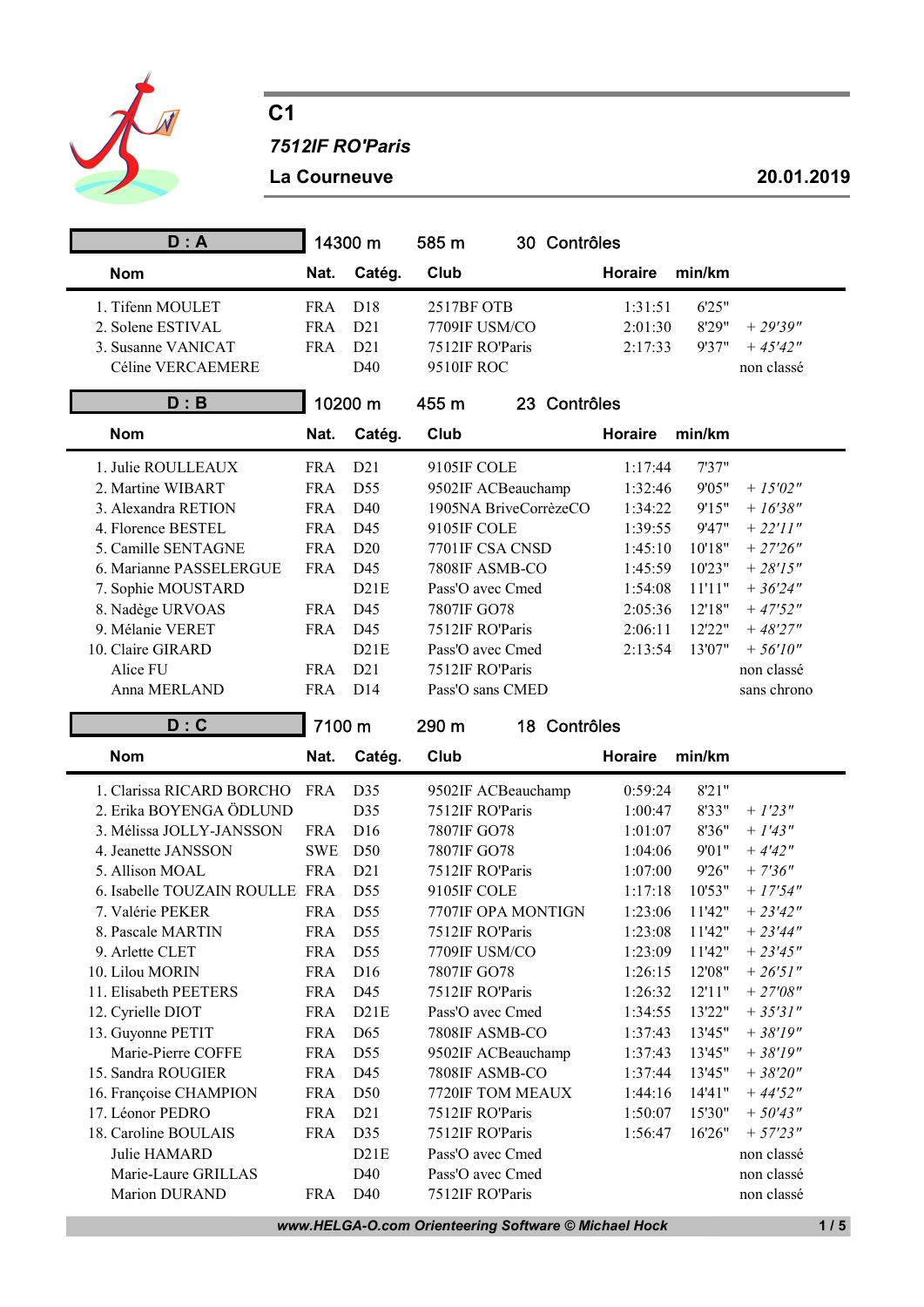| D: C                                    | 7100 m                   |                        | 290 m                           |   | 18 Contrôles |         |                  |                           |
|-----------------------------------------|--------------------------|------------------------|---------------------------------|---|--------------|---------|------------------|---------------------------|
| <b>Nom</b>                              | Nat.                     | Catég.                 | Club                            |   |              | Horaire | min/km           |                           |
| Margaux HERITEAU                        |                          | D21E                   | Pass'O sans CMED                |   |              |         |                  | sans chrono               |
| Sophie JEANPIERRE                       |                          | D21E                   | Pass'O sans CMED                |   |              |         |                  | sans chrono               |
| D: D                                    | 4500 m                   |                        | 105 m                           |   | 12 Contrôles |         |                  |                           |
| <b>Nom</b>                              | Nat.                     | Catég.                 | Club                            |   |              | Horaire | min/km           |                           |
| 1. Sonia JOLLY-JANSSON                  | <b>FRA</b>               | D12                    | 7807IF GO78                     |   |              | 0:45:20 | 10'04"           |                           |
| 2. Célia BIGUZZI                        | <b>FRA</b>               | D21                    | 7512IF RO'Paris                 |   |              | 0:49:17 | 11'12"           | $+3'57''$                 |
| 3. Aline LEMONNIER                      | <b>FRA</b>               | D14                    | 7512IF RO'Paris                 |   |              | 0:49:43 | 11'02"           | $+4'23''$                 |
| 4. Madeleine DIEUDONNE                  | <b>FRA</b>               | D70                    | 7808IF ASMB-CO                  |   |              | 0:50:42 | 11'15"           | $+ 5'22''$                |
| 5. Justine WERDA                        |                          | D21E                   | Pass'O avec Cmed                |   |              | 0:52:11 | 11'35"           | $+ 6'51''$                |
| 6. Emma JOLLY-JANSSON                   | <b>FRA</b>               | D12                    | 7807IF GO78                     |   |              | 0:52:30 | 11'40"           | $+ 7'10''$                |
| 7. Nawel BOUDEBZA                       |                          | D21E                   | Pass'O avec Cmed                |   |              | 0:53:54 | 12'15"           | $+8'34"$                  |
| 8. Dominique DECONINCK                  | <b>FRA</b>               | D40                    | 7512IF RO'Paris                 |   |              | 1:01:38 | 13'41"           | $+ 16'18''$               |
| 9. Barbara METZGER                      | <b>FRA</b>               | D40                    | 7512IF RO'Paris                 |   |              | 1:06:18 | 14'44"           | $+ 20'58''$               |
| 10. Marie-Pierre GERARDIN               | <b>FRA</b>               | D40                    | 7512IF RO'Paris                 |   |              | 1:09:50 | 15'52"           | $+ 24'30''$               |
| 11. Uli VILLAME                         |                          | D55                    | 7719IF ERCO                     |   |              | 1:12:14 | 16'24"           | $+ 26'54''$               |
| 12. Esther LECHEVALIER                  |                          | D16                    | Pass'O avec Cmed                |   |              | 1:14:11 | 16'29"           | $+ 28' 51''$              |
| 13. Sandrine DEMARQUAY                  |                          | D40                    | Pass'O avec Cmed                |   |              | 1:15:09 | 16'42"           | $+29'49''$                |
| 14. Martine DENIS                       | <b>FRA</b>               | D70                    | 9404IF AS IGN                   |   |              | 1:15:28 | 17'09"           | $+30'08''$                |
| 15. Pascale GROSSIN                     |                          | D35                    | 7512IF RO'Paris                 |   |              | 1:20:49 | 17'57"           | $+35'29''$                |
| 16. Valérie TRUONG                      | <b>FRA</b>               | D35                    | 9502IF ACBeauchamp              |   |              | 1:26:10 | 19'08"           | $+40'50''$                |
| 17. Nathalie DANDEL                     | <b>FRA</b>               | D50                    | 7512IF RO'Paris                 |   |              | 1:35:09 | 21'08"           | $+49'49''$                |
| 18. Chloé JUNG                          | <b>FRA</b>               | D <sub>40</sub><br>D35 | 7807IF GO78                     |   |              | 1:41:03 | 22'57"<br>23'30" | $+ 55'43''$               |
| 19. Delphine LEJEUNE<br>Aurélie CHAUDON | <b>FRA</b><br><b>FRA</b> | D35                    | 2801CE ESPAD<br>7512IF RO'Paris |   |              | 1:43:25 |                  | $+ 58'05''$<br>non classé |
| Louise SBAHI                            |                          | D10                    | Pass'O avec Cmed                |   |              |         |                  | non classé                |
| <b>Christine SENTAGNE</b>               | <b>FRA</b>               | D45                    | Pass'O sans CMED                |   |              |         |                  | sans chrono               |
|                                         |                          |                        |                                 |   |              |         |                  |                           |
| D : E                                   | 1800 m                   |                        | 15 <sub>m</sub>                 | 9 | Contrôles    |         |                  |                           |
| <b>Nom</b>                              | Nat.                     | Catég.                 | Club                            |   |              | Horaire | min/km           |                           |
| 1. Zoé GASTINEAU                        | <b>FRA</b>               | D10                    | 7512IF RO'Paris                 |   |              | 0:38:37 | 21'27"           |                           |
| H: A                                    |                          | 14300 m                | 585 m                           |   | 30 Contrôles |         |                  |                           |
| <b>Nom</b>                              | Nat.                     | Catég.                 | Club                            |   |              | Horaire | min/km           |                           |
| 1. Nicolas GIRES                        | <b>FRA</b>               | H21                    | 9202IF Garde Rép.               |   |              | 1:18:02 | 5'27"            |                           |
| 2. Denis MULLER                         | <b>FRA</b>               | H21                    | 7512IF RO'Paris                 |   |              | 1:23:07 | 5'48"            | $+5'05''$                 |
| 3. Johann TINCHANT                      | <b>FRA</b>               | H35                    | 2517BF OTB                      |   |              | 1:24:51 | 5'56"            | $+6'49''$                 |
| 4. Lionel MELINARD                      | <b>FRA</b>               | H40                    | 7512IF RO'Paris                 |   |              | 1:26:09 | 6'01"            | $+8'07''$                 |
| 5. David VIEILLEDENT                    | <b>FRA</b>               | H21                    | 6315AR XTTRaid63                |   |              | 1:27:51 | 6'08"            | $+9'49''$                 |
| 6. Gaël RICARD                          | <b>FRA</b>               | H21                    | 9502IF ACBeauchamp              |   |              | 1:28:41 | 6'12"            | $+10'39''$                |
| 7. Cédric FLEURY                        |                          | H35                    | Pass'O avec Cmed                |   |              | 1:30:29 | 6'19"            | $+ 12'27''$               |
| 8. Hugo JAEGLER                         | <b>FRA</b>               | H21                    | 9109IF COPS 91                  |   |              | 1:31:03 | 6'22"            | $+ 13'01''$               |
| 9. Silvain RETION                       | <b>FRA</b>               | H40                    | 1905NA BriveCorrèzeCO           |   |              | 1:31:12 | 6'22"            | $+ 13'10''$               |
| 10. Adriaan DAEM                        | <b>FRA</b>               | H40                    | 7807IF GO78                     |   |              | 1:31:35 | 6'24"            | $+ 13'33''$               |
| 11. Thierry BESTEL                      | <b>FRA</b>               | H45                    | 9105IF COLE                     |   |              | 1:35:16 | 6'39"            | $+ 17'14''$               |
| 12. BERTRAND DESMOTTES                  |                          | H21E                   | Pass'O avec Cmed                |   |              | 1:39:02 | 6'55"            | $+ 21'00''$               |
| 13. Arnault BESTEL                      | <b>FRA</b>               | H20                    | 9105IF COLE                     |   |              | 1:39:08 | 6'55"            | $+ 21'06''$               |
| 14. Nicolas GIBRAT                      | <b>FRA</b>               | H21                    | 7512IF RO'Paris                 |   |              | 1:39:52 | 6'59"            | $+ 21'50''$               |
| 15. Guillaume GASTINEAU                 | <b>FRA</b>               | H35                    | 7512IF RO'Paris                 |   |              | 1:39:53 | 6'59"            | $+ 21'51''$               |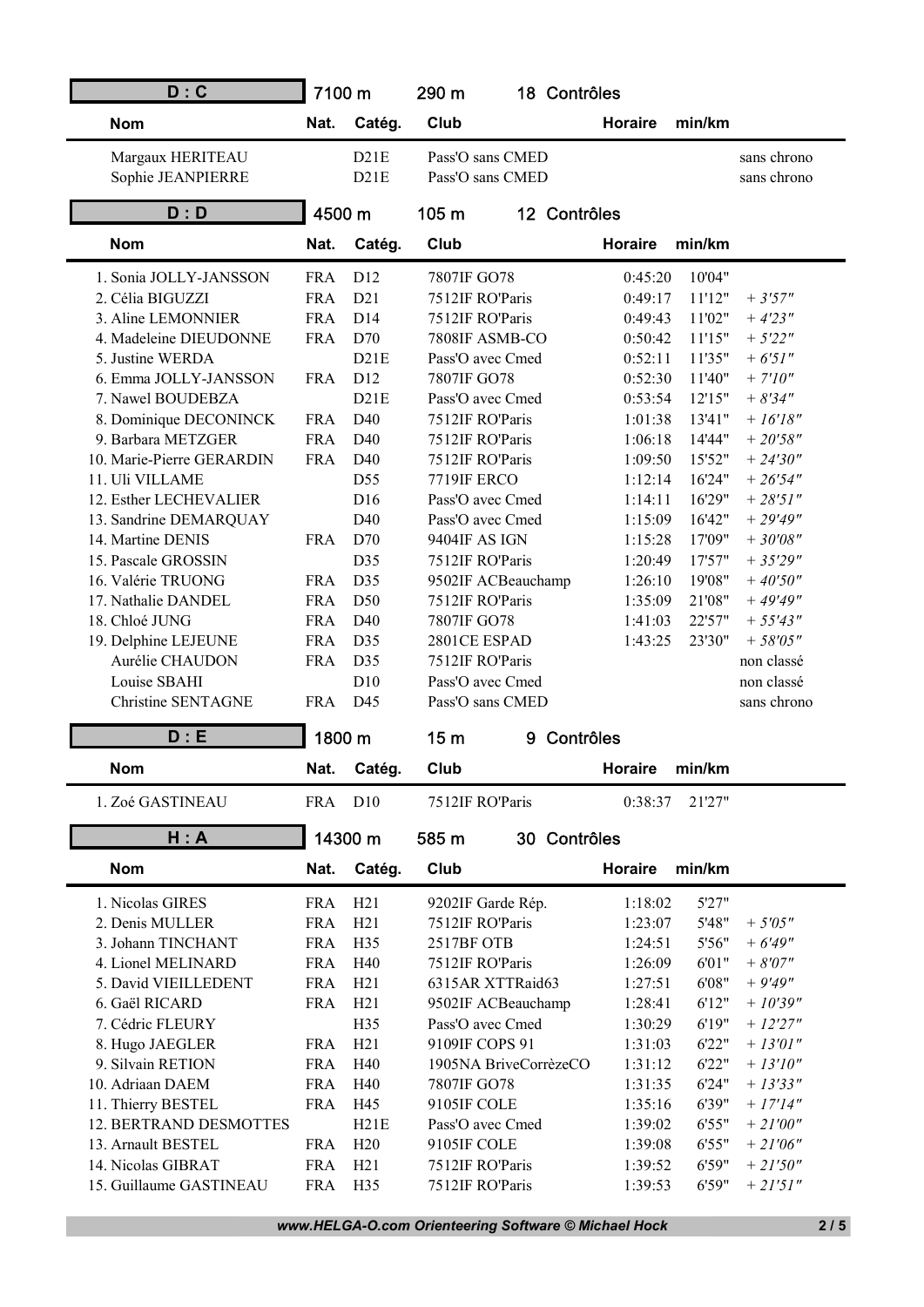| H: A                     |            | 14300 m         | 585 m              | 30 Contrôles                     |
|--------------------------|------------|-----------------|--------------------|----------------------------------|
| <b>Nom</b>               | Nat.       | Catég.          | Club               | Horaire<br>min/km                |
| 16. Etienne NEDELEC      | <b>FRA</b> | H40             | 7720IF TOM MEAUX   | 7'08"<br>1:42:12<br>$+ 24'10''$  |
| 17. Olivier GABRIEL      | <b>FRA</b> | H <sub>35</sub> | 7512IF RO'Paris    | 1:42:44<br>7'11"<br>$+ 24'42''$  |
| 18. Alexandre DAILLY     |            | H21E            | Pass'O avec Cmed   | 1:44:07<br>7'16''<br>$+ 26'05''$ |
| 19. Christophe DEVILLERS | <b>FRA</b> | H <sub>50</sub> | 9209IF Raid-Up     | 7'31"<br>$+29'36''$<br>1:47:38   |
| 20. Mathieu MARTINEZ     | <b>FRA</b> | H21             | 7512IF RO'Paris    | 1:50:47<br>7'44"<br>$+32'45''$   |
| 21. Thierry ESTIVAL      | <b>FRA</b> | H21             | 7709IF USM/CO      | 7'45"<br>$+32'49''$<br>1:50:51   |
| 22. Sylvain MAINGUY      | <b>FRA</b> | H40             | 9211IF DSA         | 7'45"<br>$+32'53''$<br>1:50:55   |
| 23. Djamel REZ           | <b>FRA</b> | H40             | 7512IF RO'Paris    | 1:51:09<br>7'46"<br>$+33'07''$   |
| 24. Quentin DROUIN       | <b>FRA</b> | H21             | 9502IF ACBeauchamp | 7'57''<br>1:53:44<br>$+35'42''$  |
| 25. Antoine HEURTEL      | <b>FRA</b> | H21             | 7512IF RO'Paris    | 1:56:03<br>8'06"<br>$+38'01''$   |
| 26. Nicolas CONSTANT     | <b>FRA</b> | H40             | 9109IF COPS 91     | 8'33"<br>2:02:28<br>$+44'26''$   |
| 27. J-Luc ESTIVAL        | <b>FRA</b> | H <sub>60</sub> | 7709IF USM/CO      | 8'39"<br>2:03:55<br>$+ 45'53''$  |
| 28. Francois SENTAGNE    | <b>FRA</b> | H <sub>50</sub> | 7701IF CSA CNSD    | 2:03:59<br>8'40"<br>$+45'57''$   |
| 29. Marc GRANCOIN        | <b>FRA</b> | H <sub>55</sub> | 7807IF GO78        | 2:08:39<br>8'59"<br>$+ 50'37''$  |
| 30. Nathanaël CHOPIN     | <b>FRA</b> | H <sub>35</sub> | 7512IF RO'Paris    | 9'00"<br>2:08:50<br>$+50'48''$   |
| 31. nicolas GOMES        |            | H21E            | 0109AR O'BUGEY     | 9'03"<br>$+ 51'25''$<br>2:09:27  |
| 32. Florent PUECH        |            | H21E            | Pass'O avec Cmed   | 2:11:00<br>9'09"<br>$+ 52'58''$  |
| 33. Marc WHITING         | <b>FRA</b> | H <sub>50</sub> | 7512IF RO'Paris    | 2:20:41<br>9'50"<br>$+ 62'39''$  |
| 34. Matthieu RODIER      | <b>FRA</b> | H21             | 9502IF ACBeauchamp | 2:23:23<br>10'01"<br>$+ 65'21''$ |
| 35. Mickael CABARET      | <b>FRA</b> | H21             | 2801CE ESPAD       | 3:25:39<br>14'22"<br>$+ 127'37$  |

| H : B                  |            | 10200 m         | 455 m<br>23 Contrôles |         |        |                                    |
|------------------------|------------|-----------------|-----------------------|---------|--------|------------------------------------|
| <b>Nom</b>             | Nat.       | Catég.          | Club                  | Horaire | min/km |                                    |
| 1. Cyprien URVOAS      | <b>FRA</b> | H16             | 7807IF GO78           | 1:08:30 | 6'42"  |                                    |
| 2. Nicolas ESTHER      |            | H21E            | Pass'O avec Cmed      | 1:09:41 | 6'49"  | $+ I'II''$                         |
| 3. Laurent GASNOT      | <b>FRA</b> | H <sub>50</sub> | 9502IF ACBeauchamp    | 1:09:52 | 6'50"  | $+ 1'22''$                         |
| 4. Adrien FRANCOIS     |            | H21E            | Pass'O avec Cmed      | 1:13:09 | 7'10'' | $+4'39''$                          |
| 5. Guillaume GASTON    | <b>FRA</b> | H21             | 4705NA N.O.R.D.       | 1:14:08 | 7'16'' | $+ 5'38''$                         |
| 6. Pierre POUGHEON     | <b>FRA</b> | H50             | Pass'O avec Cmed      | 1:14:58 | 7'20"  | $+ 6'28''$                         |
| 7. Mathieu POTTIER     | <b>FRA</b> | H40             | 7807IF GO78           | 1:17:09 | 7'33"  | $+8'39''$                          |
| 8. Dominique SERGEANT  | <b>FRA</b> | H <sub>60</sub> | 9404IF AS IGN         | 1:17:25 | 7'35"  | $+8'55"$                           |
| 9. Alain ROULLEAUX     | <b>FRA</b> | H50             | 9105IF COLE           | 1:18:37 | 7'42"  | $+10'07''$                         |
| 10. Edouard SALATHE    | <b>FRA</b> | H <sub>50</sub> | 7512IF RO'Paris       | 1:23:08 | 8'09"  | $+ 14'38''$                        |
| 11. Fabien GRUSELLE    | <b>FRA</b> | H <sub>50</sub> | 9404IF AS IGN         | 1:23:46 | 8'12"  | $+ 15'16''$                        |
| 12. Nicolas MOULET     | <b>FRA</b> | H <sub>50</sub> | 2517BF OTB            | 1:23:51 | 8'13"  | $+ 15'21''$                        |
| 13. Loïc BERNABLE      | <b>FRA</b> | H40             | 9502IF ACBeauchamp    | 1:23:59 | 8'14"  | $+15'29''$                         |
| 14. Tristan HERTZOG    | <b>FRA</b> | H45             | 7808IF ASMB-CO        | 1:24:38 | 8'17"  | $+$ $16^{\prime}08^{\prime\prime}$ |
| 15. Antoine JOLLY      | <b>FRA</b> | H45             | 7807IF GO78           | 1:25:05 | 8'20"  | $+ 16'35''$                        |
| 16. Olivier BEDELET    | <b>FRA</b> | H45             | 7807IF GO78           | 1:26:43 | 8'30"  | $+ 18'13''$                        |
| 17. Blaise LECHEVALIER |            | H45             | 7512IF RO'Paris       | 1:30:53 | 8'54"  | $+ 22'23''$                        |
| 18. Benoit PHILIPPE    | <b>FRA</b> | H35             | 7512IF RO'Paris       | 1:32:40 | 9'05"  | $+ 24'10''$                        |
| 19. Adrien DENIER      | <b>FRA</b> | H18             | 7512IF RO'Paris       | 1:33:33 | 9'10"  | $+ 25'03''$                        |
| 20. Geoffroy GUILLON   | <b>FRA</b> | H21             | 7512IF RO'Paris       | 1:39:36 | 9'45"  | $+31'06''$                         |
| 21. Yann LAHELLEC      |            | H50             | 9510IF ROC            | 1:39:49 | 9'47"  | $+31'19''$                         |
| 22. Hugo HEULINE       | <b>FRA</b> | H45             | 2801CE ESPAD          | 1:46:36 | 10'27" | $+38'06''$                         |
| 23. Yves GOURDON       |            | H35             | Pass'O avec Cmed      | 2:00:35 | 11'49" | $+ 52'05''$                        |
| Denis ROUZOT           | <b>FRA</b> | H50             | 9510IF ROC            |         |        | non classé                         |
| Frederic FISCHER       | <b>FRA</b> | H <sub>55</sub> | 9404IF AS IGN         |         |        | non classé                         |
| François TURPAUD       | <b>FRA</b> | H21E            | Pass'O sans CMED      |         |        | sans chrono                        |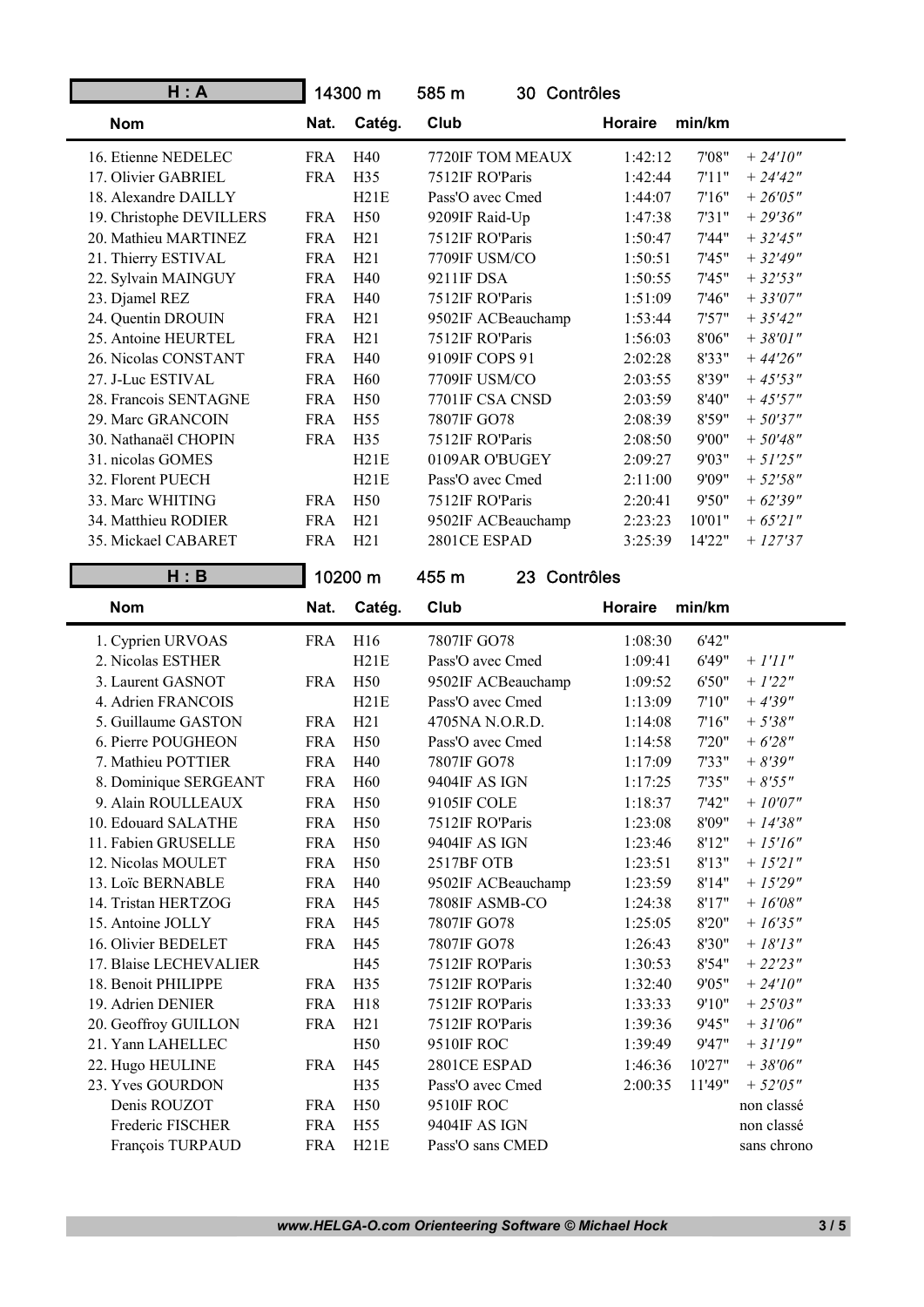| H: C                     | 7100 m     |                 | 290 m       | 18 Contrôles       |                |        |             |
|--------------------------|------------|-----------------|-------------|--------------------|----------------|--------|-------------|
| <b>Nom</b>               | Nat.       | Catég.          | Club        |                    | <b>Horaire</b> | min/km |             |
| 1. Christophe BEAUVISAGE | <b>FRA</b> | H <sub>50</sub> | 7807IF GO78 |                    | 0:57:25        | 8'05"  |             |
| 2. Hélier WIBART         | <b>FRA</b> | H <sub>60</sub> |             | 9502IF ACBeauchamp | 0:59:25        | 8'22"  | $+ 2'00''$  |
| 3. Patrice DELAVEAU      | <b>FRA</b> | H55             |             | 7722IF ASSAP 77    | 1:06:31        | 9'22"  | $+9'06''$   |
| 4. Bertrand PELLIN       | <b>FRA</b> | H50             |             | 9502IF ACBeauchamp | 1:07:56        | 9'34"  | $+ 10'31''$ |
| 5. Alain PORTRON         | <b>FRA</b> | H55             |             | 7709IF USM/CO      | 1:11:13        | 10'01" | $+ 13'48''$ |
| 6. Claude COUTURIER      | <b>FRA</b> | H65             |             | 9502IF ACBeauchamp | 1:11:17        | 10'02" | $+ 13'52''$ |
| 7. Jean-Marc TOMASSI     |            | H <sub>55</sub> | 7719IF ERCO |                    | 1:11:32        | 10'04" | $+ 14'07''$ |
| 8. Yves PEKER            | <b>FRA</b> | H <sub>55</sub> |             | 7707IF OPA MONTIGN | 1:12:36        | 10'13" | $+ 15'11''$ |
| 9. Patrick SAINT-UPERY   | <b>FRA</b> | H65             |             | 9502IF ACBeauchamp | 1:17:20        | 10'53" | $+ 19'55"$  |
| 10. Alain VERBRUGGHE     | <b>FRA</b> | H65             |             | 9508IF RAID LIFE   | 1:17:22        | 10'53" | $+19'57"$   |
| 11. Daniel COFFE         | <b>FRA</b> | H <sub>55</sub> |             | 9502IF ACBeauchamp | 1:22:39        | 11'38" | $+ 25'14''$ |
| 12. Céline EUDIER        | <b>FRA</b> | H <sub>55</sub> |             | Pass'O avec Cmed   | 1:22:47        | 11'39" | $+ 25'22"$  |
| 13. Frédéric PARIENTE    | <b>FRA</b> | H <sub>55</sub> |             | 7512IF RO'Paris    | 1:23:11        | 11'42" | $+25'46''$  |
| 14. Vivien BOYIBANGA     |            | H21             |             | 7512IF RO'Paris    | 1:23:31        | 11'45" | $+ 26'06''$ |
| 15. Dominique RUDEAUT    | <b>FRA</b> | H <sub>60</sub> |             | 7899IF INDIVIDUEL  | 1:24:34        | 11'54" | $+27'09''$  |
| 16. DOMINIQUE SALOTTI    |            | H <sub>55</sub> |             | Pass'O avec Cmed   | 1:26:56        | 12'14" | $+ 29'31''$ |
| 17. Philippe ADOLPHE     | <b>FRA</b> | H <sub>60</sub> |             | 7716IF BALISE 77   | 1:27:02        | 12'15" | $+29'37''$  |
| 18. Olivier SAUVAGET     | <b>FRA</b> | H45             |             | Pass'O avec Cmed   | 1:37:37        | 13'44" | $+40'12''$  |
| 19. Marc BLANQUART       | <b>FRA</b> | H <sub>55</sub> | 7807IF GO78 |                    | 1:42:43        | 14'28" | $+ 45'18''$ |
| 20. Quentin MONEGER      |            | H21E            |             | Pass'O avec Cmed   | 1:52:01        | 15'46" | $+ 54'36''$ |
| Christian GIRAUD         | <b>FRA</b> | H40             |             | 7808IF ASMB-CO     |                |        | non classé  |
| Eric TOUSSAINT           | <b>FRA</b> | H <sub>50</sub> |             | 7512IF RO'Paris    |                |        | non classé  |
| Frédéric PORTRON         | <b>FRA</b> | H <sub>50</sub> |             | 7709IF USM/CO      |                |        | non classé  |
| H: D                     | 4400 m     |                 | 105 m       | 12 Contrôles       |                |        |             |
| <b>Nom</b>               | Nat.       | Catég.          | Club        |                    | <b>Horaire</b> | min/km |             |
| 1. Thomas GINET          | <b>FRA</b> | H16             | 2517BF OTB  |                    | 0:34:48        | 7'54"  |             |
| 2. Raphaël YVART         | <b>FRA</b> | H14             | 7807IF GO78 |                    | 0:47:35        | 10'48" | $+ 12'47''$ |
| 3. Gérard LEFRANÇOIS     | <b>FRA</b> | H70             |             | 9502IF ACBeauchamp | 0:52:07        | 11'50" | $+17'19''$  |
| 4. Arnaud MARTIN         |            | H35             |             | 7512IF RO'Paris    | 1:01:37        | 13'41" | $+ 26'49''$ |
| 5. Maxence BEKAERT       | <b>FRA</b> | H12             |             | 7512IF RO'Paris    | 1:12:31        | 16'06" | $+37'43''$  |
| 6. Nathanaël DAEM-GAUDRE | <b>FRA</b> | H14             | 7807IF GO78 |                    | 1:26:00        | 19'32" | $+ 51'12''$ |
| 7. Sébastien BUSSONE     |            | H21E            |             | Pass'O avec Cmed   | 1:37:16        | 22'06" | $+ 62'28''$ |

| Nat.       | Catég.          | Club               | Horaire | min/km  |                                                                                      |
|------------|-----------------|--------------------|---------|---------|--------------------------------------------------------------------------------------|
| FR A       | H <sub>16</sub> | 2517BF OTB         |         | 7'54"   |                                                                                      |
| <b>FRA</b> | H <sub>14</sub> | 7807IF GO78        |         | 10'48"  | $+12'47''$                                                                           |
| FR A       | H70             | 9502IF ACBeauchamp |         | 11'50"  | $+17'19''$                                                                           |
|            | H <sub>35</sub> | 7512IF RO'Paris    |         | 13'41'' | $+26'49''$                                                                           |
| FR A       | H12             | 7512IF RO'Paris    |         | 16'06"  | $+37'43''$                                                                           |
| FR A       | H <sub>14</sub> | 7807IF GO78        |         | 19'32"  | $+ 51'12''$                                                                          |
|            | H21E            | Pass'O avec Cmed   |         | 22'06"  | $+62'28''$                                                                           |
| <b>FRA</b> | H <sub>35</sub> | Pass'O avec Cmed   |         | 22'58"  | $+66'17''$                                                                           |
| <b>FRA</b> | H <sub>14</sub> | 7512IF RO'Paris    |         |         | non classé                                                                           |
| <b>FRA</b> | H <sub>55</sub> | 7707IF OPA MONTIGN |         |         | non classé                                                                           |
| FR A       | H12             | 9105IF COLE        |         |         | non classé                                                                           |
| <b>FRA</b> | H <sub>16</sub> | 7512IF RO'Paris    |         |         | non classé                                                                           |
|            |                 |                    |         |         | 0:34:48<br>0:47:35<br>0:52:07<br>1:01:37<br>1:12:31<br>1:26:00<br>1:37:16<br>1:41:05 |

| H:E                      | 1800 m     |                 | 9 Contrôles<br>15m |                          |             |
|--------------------------|------------|-----------------|--------------------|--------------------------|-------------|
| <b>Nom</b>               | Nat.       | Catég.          | Club               | <b>Horaire</b><br>min/km |             |
| 1. Erwan YVART           | <b>FRA</b> | H <sub>12</sub> | 7807IF GO78        | 12'41"<br>0:22:51        |             |
| 2. Leander RICARD BORCHO | FR A       | H10             | 9502IF ACBeauchamp | 0:23:19<br>12'16"        | $+ 0'28''$  |
| 3. Axel RICARD BORCHORS  | FR A       | H10             | 9502IF ACBeauchamp | 13'22"<br>0:24:04        | $+ 1'13''$  |
| 4. Léon LECHEVALIER      | FR A       | H10             | 7512IF RO'Paris    | 18'39"<br>0:35:28        | $+ 12'37''$ |
| 5. Ethan DECONINCK       | <b>FRA</b> | H10             | 7512IF RO'Paris    | 24'56"<br>0:47:24        | $+24'33''$  |
| 6. Thibault DECONINCK    | FR A       | H12             | 7512IF RO'Paris    | 41'29"<br>1:14:41        | $+51'50''$  |
| Roland DIEUDONNE         | FR A       | H70             | 7808IF ASMB-CO     |                          | non classé  |
| <b>Tiago GASTINEAU</b>   | <b>FRA</b> | H10             | 7512IF RO'Paris    |                          | non classé  |